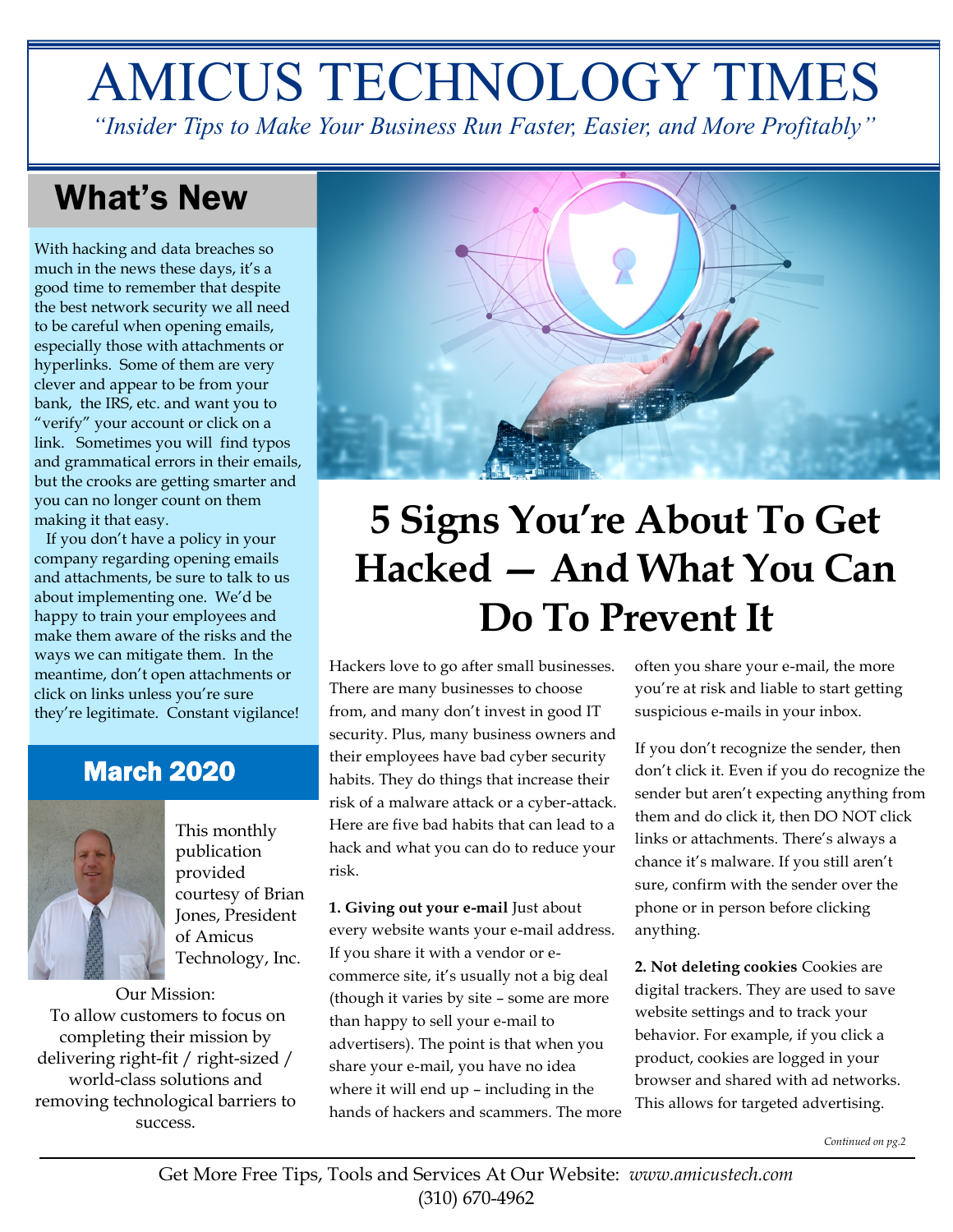#### Amicus Technology Times and the settlement of the March 2020 March 2020

#### *Continued from pg.1*

There's no good way to tell who is tracking online. But you can use more secure web browsers, like Firefox and Safari. These browsers make it easy to control who is tracking you.

In Firefox, for example, click the three lines in the upper right corner, go into the Options menu and set your Privacy & Security preferences. Plus, every web browser has the option to delete cookies – which you should do constantly. In Chrome, simply click History, then choose "Clear Browsing Data." Done. You can also use ad-blocking extensions, like uBlock Origin, for a safe web-browsing experience.

**3. Not checking for HTTPS** Most of us know HTTP – Hypertext Transfer Protocol. It's a part of every web address. However, most websites now use HTTPS, with the S meaning "secure." Most browsers now automatically open HTTPS websites, giving you a more secure connection, but not all sites use it.

If you visit an unsecured HTTP website, any data you share with that site, including date of birth or financial information, is not secure. You don't know if your private data will end up in the hands of a third party, whether that be an advertiser (most common) or a hacker. Always look in the address bar of every site you visit. Look for the padlock icon. If the padlock is closed or green, you're secure. If it's open or red, you're not secure.

### **"Good IT security can be the best investment you can make for the future of your business."**

You should immediately leave any website that isn't secure.

**4. Saving passwords in your web browser** Browsers can save passwords at the click of a button. Makes things easy, right? Unfortunately, this method of saving passwords is not the most secure. If a hacker gets your saved passwords, they have everything they could ever want. Most web browsers require a password or PIN to see saved passwords, but a skilled hacker can force their way past this if given the chance.

Protect yourself with a dedicated password manager! These apps keep passwords in one place and come with serious security. Password managers can also suggest new passwords when it's time to update old passwords (and they remind you to change your passwords!). LastPass, 1Password and Keeper Security Password Manager are good options. Find one that suits your needs and the needs of your business.

**5. You believe it will never happen to you** This is the worst mentality to have when it comes to cyber security. It means you aren't prepared for what can happen. Business owners who think hackers won't target them are MORE likely to get hit with a data breach or malware attack. If they think they are in the clear, they are less likely to invest in good security and education for their employees.

The best thing you can do is accept that you are at risk. All small businesses are at risk. But you can lower your risk by investing in good network security, backing up all your data to a secure cloud network, using strong passwords, educating your team about cyberthreats and working with a dedicated IT company. Good IT security can be the best investment you make for the future of your business.

### **Free Cyber Security Audit Will Reveal Where Your Computer Network Is Exposed And How To Protect Your Company Now**



At no cost or obligation, our highly skilled team of IT pros will come to your office and conduct a comprehensive cyber security audit to uncover loopholes in your company's IT security.

After the audit is done, we'll prepare a customized "Report Of Findings" that will reveal specific vulnerabilities and provide a Prioritized Action Plan for getting these security problems addressed fast. This report and action plan should be a real eye-opener for you, since almost all of the businesses we've done this for discover they are completely exposed to various threats in a number of areas.

#### **To get started and claim your free assessment now, call 310-670-4962**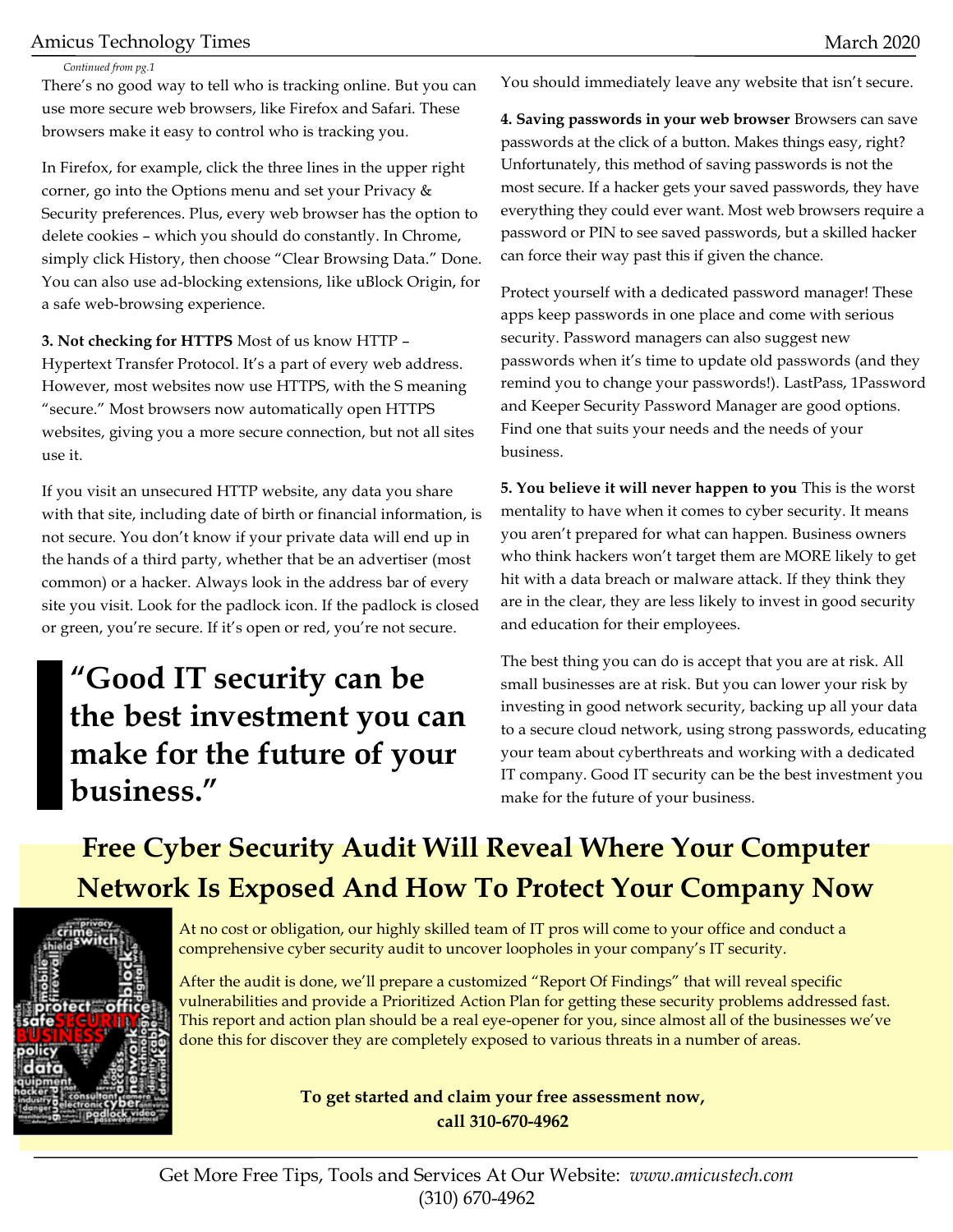### **Shiny New Gadget Of The Month:**



### **ThePhotoStick Mobile**

Never worry about running out of memory on your smartphone again! It happens to all of us - you're trying to take a picture or record a video and you get a message saying your phone's storage is full. You don't want to buy another new smartphone, so what can you do besides delete old photos?

This is where ThePhotoStick Mobile comes in. It's a memory stick compatible with most Android and iPhone devices and will boost your phone's memory without your having to buy a new phone. ThePhotoStick Mobile is an insurance policy against lost photos and videos.

ThePhotoStick Mobile gives you more control. While most smartphones work without a hitch for years, you never know if something might happen or if you'll run out of memory. ThePhotoStick Mobile plugs into your device and allows you to copy photos over. You can keep them on ThePhotoStick or transfer them to another device. Learn more at GetPhotoStickMobile.io!

### **Who Is Responsible For Your Corporate Culture?**

"Corporate culture" is the fundamental character or spirit of an organization that influences the loyalty and general behavior of its employees. When you learn how to combine the right corporate culture with the right core values, your organization will thrive regardless of the challenges it faces.

One problem I see in most companies today is they create a mission statement only because it's fashionable to do so … but they stop there. Some may even go so far as to create a list of core values to help guide their leadership and employees … but they fail to follow them. I see lots of mission, vision and value statements on corporate websites, but the majority of employees in any company cannot recite any of them.

Several months ago, one of my clients wanted me to work with their senior management team to identify ways they could create better employee engagement. An anonymous survey was conducted, and it turned up some alarming comments. Over 50% of their employees stated that the company:

- Isn't results-oriented
- Doesn't celebrate accomplishments
- Doesn't have training for growth
- Doesn't allow them to generate ideas
- Isn't empowering them
- Has leaders who play favorites
- Has leaders whose actions do not match their words
- Doesn't involve them in the decisions that affect their jobs
- Doesn't keep them informed about changes or important issues

This company has five excellent "Guiding Principles" (core values) that address all these issues, but they weren't being followed. What most companies don't understand is that their "corporate culture" is in the hands of local middle management. In other words, your corporate culture is your LOCAL BOSS. They are responsible for making sure your guiding principles, core values, and mission and vision statements are being followed.

Last week I did a program for Herr Foods. Herr Foods understands the importance of living their core values. They have been in business for over 70 years and have over 1,500 employees. Their formula for success is based on the acronym L.O.V.E., which stands for:

- L Live
- O Our
- V Values
- E Every day

A recent Gallup poll found that only 34% of workers are committed to their company and are enthusiastic about their work. That means 66% are NOT engaged; they are just going through the motions, collecting a paycheck. As you look to the future, recognize that the principles that are instrumental to your success must be communicated throughout your organization on a constant basis. They should not only be part of your new employee training; they should also be part of every meeting, deeply rooted into every decision you make.

When your corporate culture is right, employees working for you no longer have jobs; in their minds, THEY HAVE CAREERS.



*Robert Stevenson is one of the most widely recognized professional speakers in the world. Author of the books* How To Soar Like An Eagle In A World Full Of Turkeys *and* 52 Essential Habits For Success, *he's shared the podium with esteemed figures from across the country, including former President George H.W. Bush, former Secretary of State Colin Powell, Anthony Robbins, Tom Peters and Steven Covey. Today, he travels the world, sharing powerful ideas for achieving excellence, both personally and professionally.*

### Referral Campaign—Don't Miss Out!

Between now and March 31, 2020 we're offering a \$1,000 referral bonus to you or your favorite charity when someone you refer to us signs a minimum 12-month managed service contract! Know anyone who might benefit from our unique combination of managed services and personal IT support? If so, send us their contact information—and copy us on a simple email introduction. That's all it takes! (*[bajones@amicustech.com](mailto:bajones@amicustech.com?subject=I%20hav%20a%20referral%20for%20you!)*) 310-670-4962